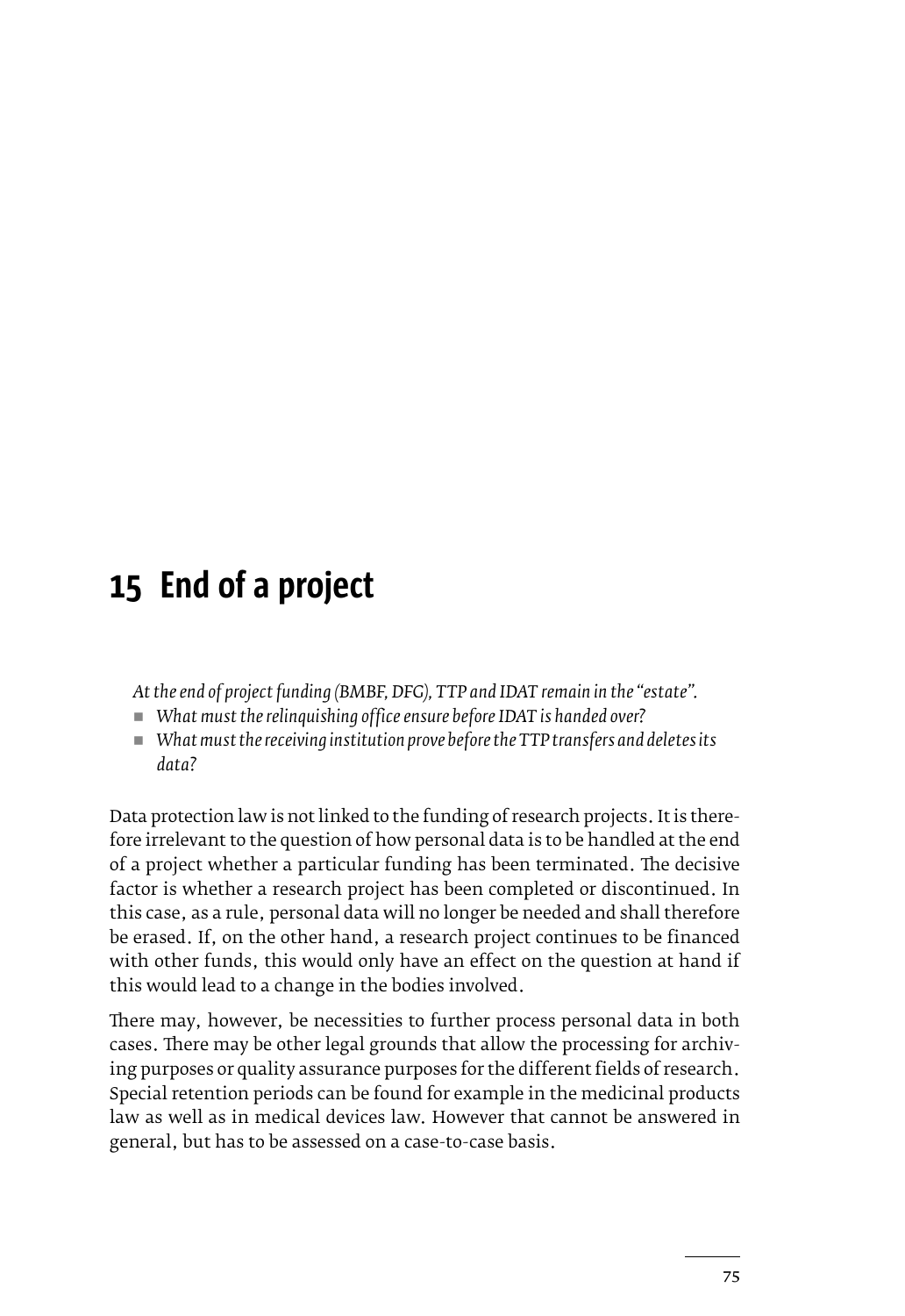The Deutsche Forschungsgemeinschaft (DFG) has published guidelines for the handling of research data, which states that according to the rules of Good Scientific Practice, research data should be archived for at least 10 years in the own institution or in a scientifically relevant, supra-regional infrastructure. 52 However, data protection requirements take precedence over the guidelines. In many cases IDAT will not be necessary in order to review and assess the validity of data and the quality of scientific work which would be the aim of the recommendation of the DFG. To maintain research possibilities it would be possible to delete name and birth date, converting the latter to an age group, and delete the address converting into assignment to an administrative district.

The idea that data must be returned after processing comes from a time when physical media had to be moved from one place to another and there was a legitimate interest in data recuperation. However, if data is not physically moved from one place to another nowadays, but only electronically duplicated, such a legitimate interest in retrieving data rarely still exists. However, if the sponsor or the person responsible for a research project has an obligation to retain certain data that he does not already have, this data would have to be transferred to him. Otherwise, erasure by the TTP would be sufficient on a regular basis.

■ What is normal/usual/allowed at the end of a project, if the erasure of the data is *not forced by consent/study protocol ... for example in clinical epidemiological projects? Can the TTP switch off the services but continue to store the data without an ongoing project? Under what conditions?*

Erasure does not have to be forced explicitly by the wording of a consent form because the duty to erase data derives according to the provisions in Article 17 GDPR anyway.

Data storage is a form of data processing. It does not make a difference in this respect if a specific service is switched on or off. Data may be stored under the same conditions as the previous processing was allowed.

 *How long after the end of the project must the storage of a) consents and b) research data be ensured, unless otherwise specified?*

There is no general rule as to how long consent forms or research data must be stored. Consent forms may be stored at least as long as the processing of data continues and the principle of accountability demands that a controller shall be able to prove that a data subject has consented. More concrete provisions can be found in specific laws covering different fields of scientific research.

<sup>52</sup> Deutsche Forschungsgemeinschaft, Leitlinien zum Umgang mit Forschungsdaten, Stand 30.09.2015, p. 1; [http://](http://www.dfg.de/download/pdf/foerderung/antragstellung/forschungsdaten/richtlinien_forschungsdaten.pdf) [www.dfg.de/download/pdf/foerderung/antragstellung/forschungsdaten/richtlinien\\_forschungsdaten.pdf](http://www.dfg.de/download/pdf/foerderung/antragstellung/forschungsdaten/richtlinien_forschungsdaten.pdf).